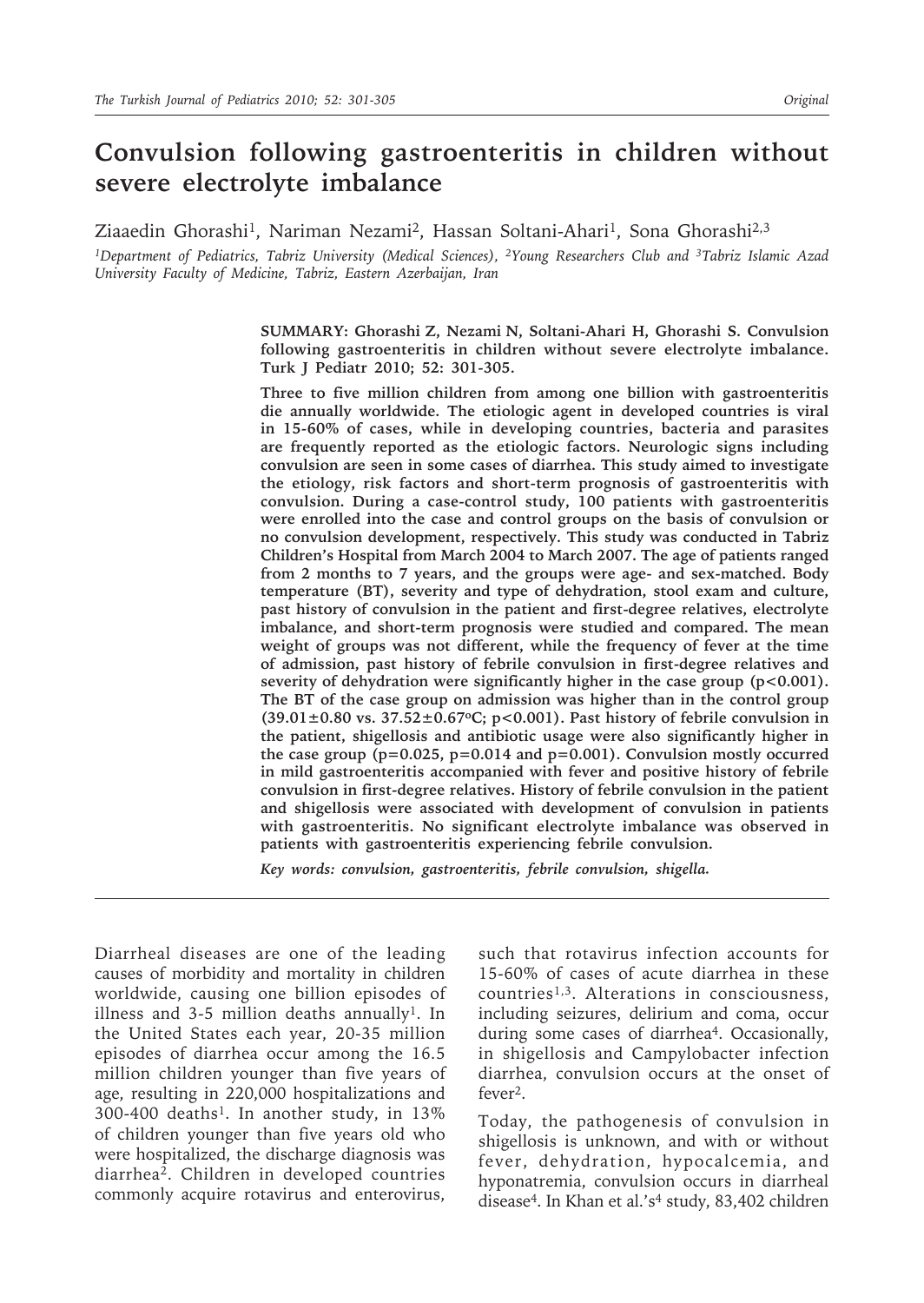with diarrhea presented to the treatment center for care, and 6,290 were admitted. Shigella was isolated in 13.7% of patients, and 3% of them had a documented seizure<sup>4</sup>. In a study of 14 children with viral gastroenteritis without severe dehydration or electrolyte imbalance, convulsions occurred 1-8 times per child and the duration of convulsion was reported as  $2-10$  minutes<sup>5</sup>.

Since Tabriz Children's Hospital is a referral center in Northwest Iran, this study was designed to determine the etiologic agent, frequency of seizures, possible risk factors, and short-term prognosis of patients admitted with gastroenteritis.

# **Material and Methods**

This case-control study was carried out in Tabriz Children's Hospital from March 2004 to March 2007. During this period, 37,224 patients were admitted, 4,181 (11.2%) of them with gastroenteritis. Among them, 57 (0.2%) patients with diarrhea aged 2 months to 7 years had convulsed; 7 cases were omitted because of incomplete information. Fifty patients with diarrhea and convulsion were enrolled in the case group regarding duration of convulsion, number of convulsions, use of anticonvulsant drug, and short-term prognosis during hospitalization. Fifty patients with gastroenteritis with the same characteristics but who had not convulsed were included randomly as a control group. The age and gender of the two groups were matched. Duration of hospitalization, body temperature (BT) on admission, type and degree of dehydration, stool exam and culture, sodium, potassium and calcium levels, blood sugar, white blood cell (WBC) count, erythrocyte sedimentation rate (ESR), C-reactive protein (CRP), antibiotic used, history of febrile convulsion in the patient and first-degree relatives, and outcome were studied and compared. Since the patients in the case group had convulsion less than 1 hour before referring to the hospital and/or developed convulsion within 2 hours after admission to the hospital, BT on admission can be considered as BT at the time of convulsion. BT higher than 38.2°C was considered as fever, and WBC count normality was determined according to the Rudolph ranges<sup>6</sup>.

Statistical Package for the Social Sciences software package for Windows version 13 (SPSS Inc., Chicago, IL, USA) was used to analyze the obtained data. Results are expressed as mean  $\pm$  standard deviation (SD). Independent sample t-test and Fisher exact test/chi-square test were applied to compare the data between two groups. A p value  $< 0.05$  was considered significant.

## **Results**

The mean ages of the case and control groups were  $2.34 \pm 1.67$  years (5 months-7 years) and  $2.43 \pm 1.62$  years (5 months-6.5 years), respectively. The male/female ratios in the case and control groups were 25/25 and 24/26, respectively. Mean weights of the case

|                             | Groups                  |                        |                       |          |  |  |  |
|-----------------------------|-------------------------|------------------------|-----------------------|----------|--|--|--|
|                             |                         | Case                   | Control               |          |  |  |  |
| Variables                   | Unit                    | $(Mean \pm SD)$        | (Mean $\pm$ SD)       | P value  |  |  |  |
| Duration of hospitalization | day                     | $3.87 \pm 2.83$        | $2.94 \pm 1.57$       | > 0.05   |  |  |  |
| BT on admission             | $\rm ^{o}C$             | $39.01 \pm 0.80$       | $37.52 \pm 0.67$      | < 0.001  |  |  |  |
| $Na+$                       | mEq/L                   | $137.26 \pm 9.36$      | $138.58 \pm 6.15$     | >0.05    |  |  |  |
| $K^+$                       | mEq/L                   | $4.41 \pm 0.65$        | $4.39 \pm 0.47$       | >0.05    |  |  |  |
| <b>BS</b>                   | mg/dl                   | $109.00 \pm 33.62$     | $98.60 \pm 17.06$     | > 0.05   |  |  |  |
| $Ca^{2+}$                   | mg/dl                   | $8.73 \pm 1.10$        | $8.94 \pm 0.68$       | >0.05    |  |  |  |
| WBC count                   | /mm <sup>3</sup>        | $11736.00 \pm 7454.89$ | $8974.00 \pm 3460.73$ | 0.02     |  |  |  |
| <b>ESR</b>                  | mm/1 <sup>st</sup> hour | $20.76 \pm 13.69$      | $16.12 \pm 13.14$     | p > 0.05 |  |  |  |
| <b>CRP</b>                  | $^{+}$                  | $1.02 \pm 1.16$        | $0.58 \pm 0.92$       | 0.04     |  |  |  |

**Table I.** Comparison of Clinical and Laboratory Findings Between the Case and Control Groups

BT: Body temperature. BS: Blood sugar. WBC: White blood cells. ESR: Erythrocyte sedimentation rate. CRP: C-reactive protein.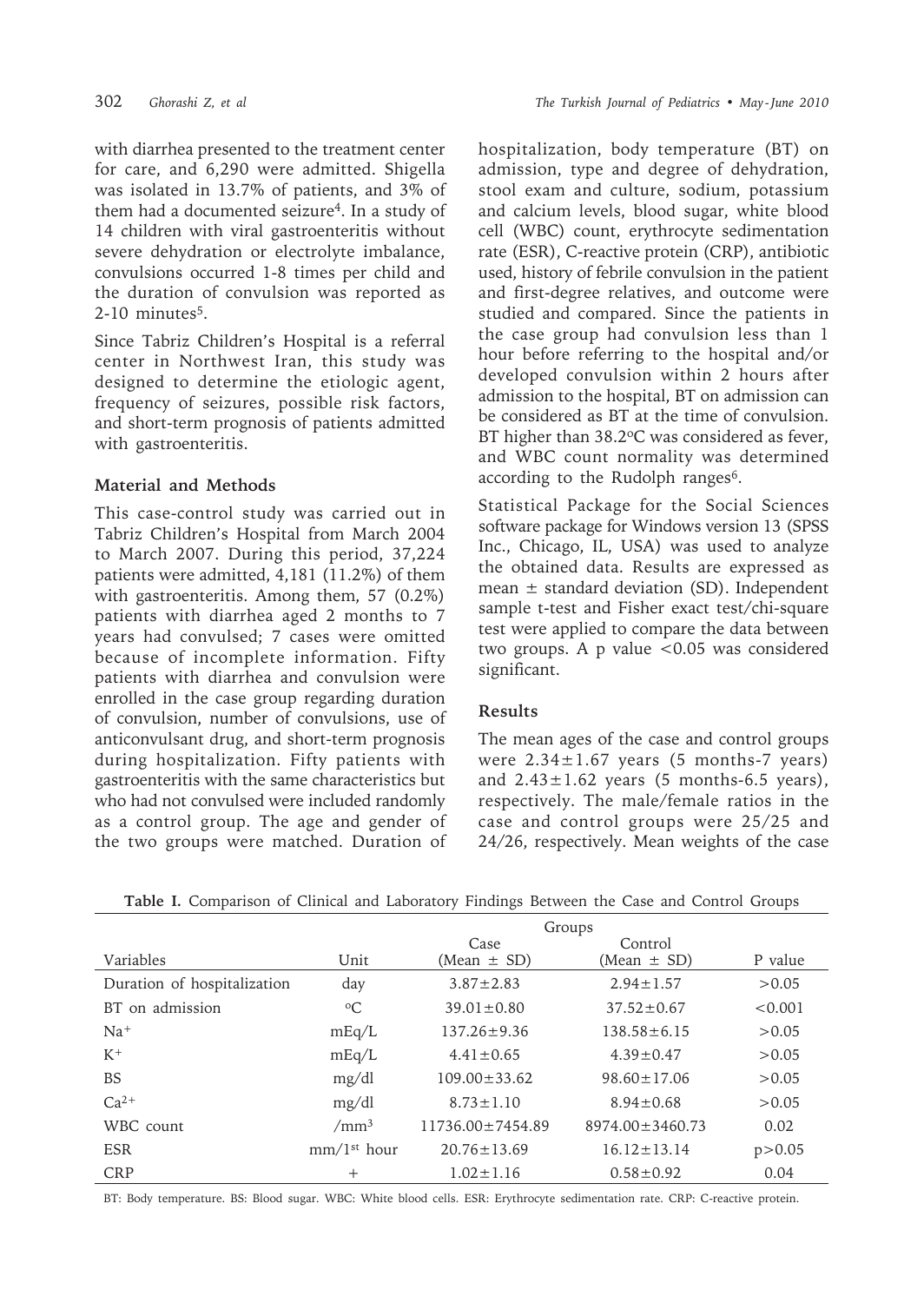and control groups were  $11.66 \pm 4.21$  and  $11.69 \pm 3.49$  kg, respectively (p>0.05). Table I shows the clinical and laboratory findings of both groups. WBC count was significantly higher in the case group (p=0.020), but the number of patients with high WBC count was not different between the case and control groups (23 vs. 17 patients, respectively; p>0.05). The mean BT on admission in the case group was significantly higher than in the control group (Table I) and fever (BT≥38.2°C) was significantly more frequent in the case group (46 vs. 7 patients;  $p < 0.001$ ).

The frequency of dehydration by type and degree is demonstrated in Figures 1A and 1B. The case group primarily had mild dehydration (p<0.001), while moderate dehydration was significantly more frequent in the control group (p<0.001). Five patients in the case group had hypocalcemia (calcium <7.2 mg/dl), while none of control group developed hypocalcemia.

Table II shows the result of stool exam and culture in both groups. The frequency of



**Fig. 1. A-** Frequency of dehydration by type in the case and control groups. **B-** Frequency of dehydration by degree in the case and control groups.

shigellosis in the case group was significantly higher than in the control group  $(p=0.014)$ . Twenty-four (48%) patients in the case group underwent antibiotic therapy, while 8 (16%) patients of control group received antibiotic  $(p=0.001)$ .

There was a positive history of febrile convulsion in 9 of the case group and 2 of the control group  $(p=0.025)$ . History of febrile convulsion in first-degree relatives was positive in 22 and 3 patients in the case and control groups, respectively (p<0.001). Duration of convulsion in the case group was  $5.72 \pm 6.52$ minutes and number of convulsions ranged from 1 to 5, with a mean of  $1.30\pm0.74$ .

Cerebrospinal fluid was obtained in 16 patients of the case group, and the results were normal. Electroencephalography (EEG) was done in 9, and only 1 was abnormal. In 3 cases, computerized tomography scan was done, and 1 case had cerebral atrophy.

Two of the patients in the case group died. One had hypernatremia and the second patient was referred with disseminated intravascular coagulation (DIC). In both of the patients who died, shigella was grown in the stool culture.

# **Discussion**

Convulsions with gastroenteritis are commonly observed in infancy and childhood, to the extent that it is a familiar phenomenon among pediatric neurologists and general pediatricians7,8. During the present study, 1.4% (57 of 4,181) of patients with gastroenteritis developed convulsion. Up to 5% of children in North America and Western Europe experience at least one episode of febrile seizure before six years of age9. Most of these seizures are self-limited and patients do not require treatment<sup>10-12</sup>. Some of the clinical features of gastroenteritis-induced convulsion are similar to those of febrile convulsions. Both are usually a brief, symmetrical generalized convulsion, and interictal EEG is usually normal<sup>13</sup>.

In our study, patients who developed gastroenteritis-induced convulsion had higher BT than patients with gastroenteritis alone. Furthermore, frequency of previous history of febrile convulsion and positive family history of febrile convulsion were higher in the case group.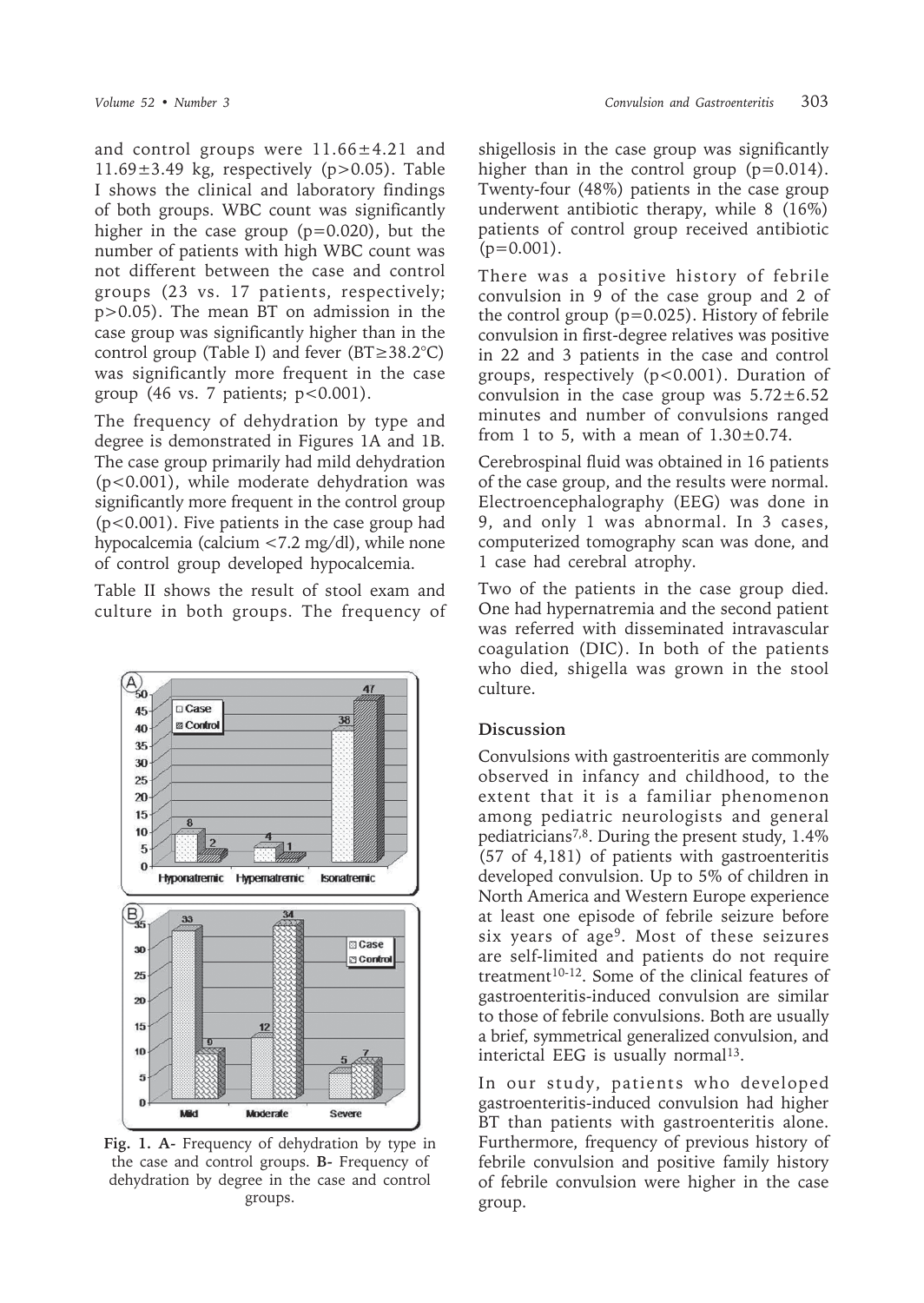| Groups  |    | Normal Abnormal | WBC & RBC | Amebiasis Giardia | Shigella | E. coli |
|---------|----|-----------------|-----------|-------------------|----------|---------|
| Case    |    |                 |           |                   |          |         |
| Control | 40 |                 |           |                   |          |         |

**Table II.** Results of Stool Examination and Stool Culture in Both Groups

WBC: White blood cells. RBC: Red blood cells.

One of the factors that may result in convulsion is degree of dehydration. There are several reports of convulsion with mild gastroenteritis from Japan8,13,14. Results of the present study also showed that the frequency of convulsion was significantly higher among patients with mild gastroenteritis.

In developing countries, shigellosis is associated with higher morbidity and mortality rates among children and could be accompanied with fever and convulsion<sup>15</sup>. Kavaliotis et al.<sup>16</sup> reported an approximately 16% convulsion rate in patients with shigellosis. Ashkenazi et al.17 studied 153 children with shigellosisinduced convulsion. Thirty-six of them (23%) had a previous history of febrile convulsion, and 31 (20%) children had a positive family history of convulsive disorder. In the present study, prevalence of shigellosis in patients with convulsion was significantly higher than in patients without convulsion (p=0.014).

Different studies have reported various frequencies of central nervous system (CNS) involvement in children with acute rotavirus gastroenteritis: 2% in Germany18, 2.6% in Japan<sup>19</sup>, 3.7% in the United States<sup>20</sup>, 5.4% in Taiwan<sup>20</sup>, and 5.7% in Hong Kong<sup>21</sup>. In Weinstein's<sup>22</sup> study, 13 (7.2%) children with viral gastroenteritis presented with seizure, especially patients having rotavirus gastroenteritis. Wong<sup>21</sup> found a statistically significant association between encephalopathy and rotavirus infection versus no organism found, and rotavirus infection also had a higher risk of encephalopathy in comparison to that for bacterial gastroenteritis (relative risk=1.846). Although we did not determine viral etiology (due to technical limitations), convulsion was seen in some patients with negative stool culture.

One of the recognized complications of diarrheal disease in children is hypernatremic dehydration23; both hypernatremic dehydration itself, and complications of its management, have been associated with seizures, neurological

insult and death<sup> $1,24,25$ </sup>. Of the studied patients in the case group, 8% had hypernatremia and one of them died. The second patient who died during our study was referred with shock and DIC. In both patients who died, stool culture was positive for shigella. In Kavaliotis et al.'s16 study, shock and DIC were reported in two cases with shigellosis.

In our study, all of the case and control group patients had normal cerebrospinal fluid analysis, and among nine EEGs performed, only one patient had abnormal findings, which was consistent with Ashkenazi et al.'s<sup>17</sup> report.

This is the first report from Iran studying convulsion association with gastroenteritis. Nevertheless, limitation in determining viral etiology resulted in the study of only a limited numbers of stool pathogens during the present study.

In conclusion, convulsion mostly occurred in cases of gastroenteritis with fever and a positive family history of convulsion in first-degree relatives. Those with shigellosis and previous history of convulsion are prone to develop convulsion. Electrolyte imbalance did not play a significant role in convulsion occurrence.

### **REFERENCES**

- 1. Pickering LK, Snyder JD. Gastroenteritis. In: Behrman RE, Kliegman RM, Jenson HB (eds). Nelson Textbook of Pediatrics (17th ed). Philadelphia: W.B. Saunders; 2004: 1272-1283.
- 2. Fisher RD, Boyce TG. Moffett's Pediatric Infectious Disease: A Problem-Oriented Approach. New York: Lippincott Williams & Wilkins; 2005: 420-467.
- 3. Matson DO, Pickering LK, Mitchell DK. Viral gastroenteritis. In: McMillan JA, DeAngelis CD, Feigin RD, Warshaw JB (eds). Oski's Pediatrics Principles and Practice (3rd ed). London: Lippincott Williams & Wilkins; 1999: 1147-1151.
- 4. Khan WA, Dhar U, Salam MA, Griffiths JK, Rand W, Bennish ML. Central nervous system manifestations of childhood shigellosis: prevalence, risk factors, and outcome. Pediatrics 1999; 103: e18.
- 5. Narchi H. Benign afebrile cluster convulsions with gastroenteritis: an observational study. BMC Pediatr 2004; 4: 2.